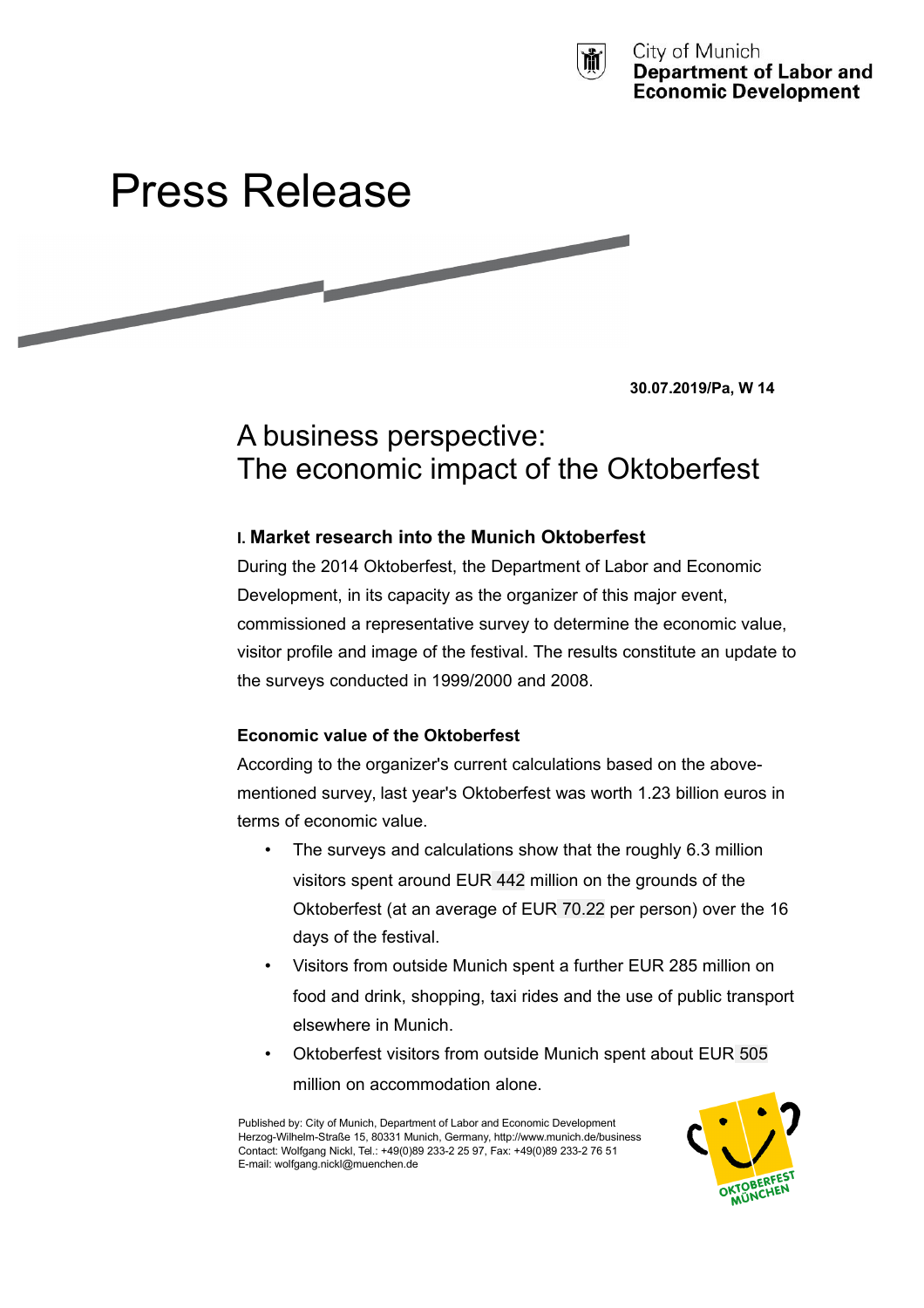



- 65 percent of visitors from outside Munich stayed overnight in Munich during the festival. These overnight stays break down as follows:
	- 30 chose to stay with friends or relatives
	- 70 percent stayed in commercial accommodation (hotels, B&Bs, campsites and youth hostels).

# **Where do the visitors come from?**

The Oktoberfest is and remains a distinctly "Bavarian" festival. The vast majority of visitors to the Oktoberfest – some 71 percent – come from the state of Bavaria. This figure splits into 58 percent from Munich itself and 13 percent from the rest of Bavaria.

A further 15 percent of Oktoberfest visitors come from the other federal states of Germany.

The remaining 14 percent of festival visitors come from abroad, in particular from:

| <b>USA</b>  | 12% | Australia          | 7%    |
|-------------|-----|--------------------|-------|
| Switzerland | 12% | France             | $4\%$ |
| Italy       | 12% | <b>Brazil</b>      | 3%    |
| GB.         | 10% | Canada             | 2%    |
| Austria     | 8%  | <b>Netherlands</b> | 2%    |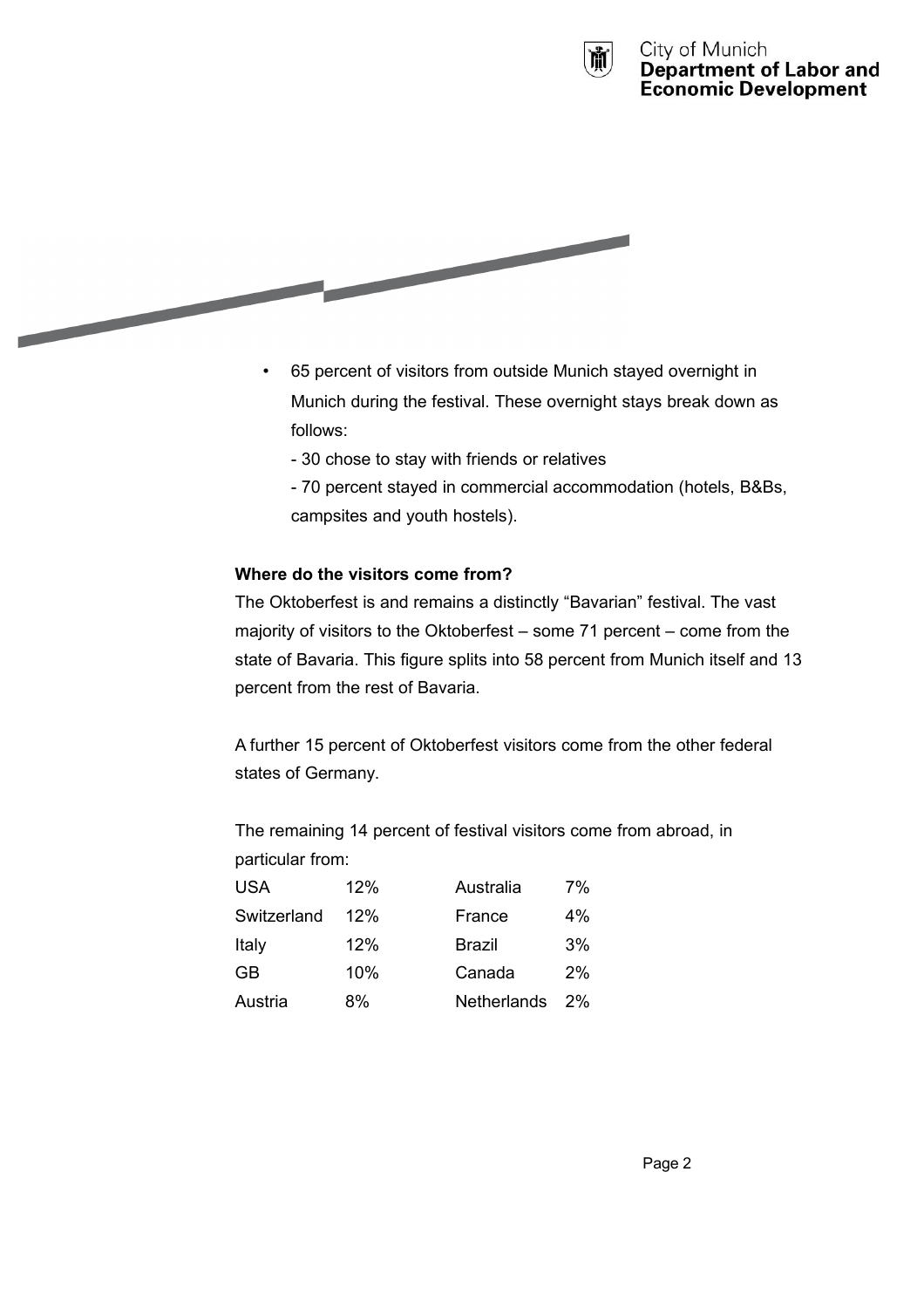



# **How old are the visitors?**

The Oktoberfest is clearly still attractive to all generations. Young and old come here to celebrate together. In line with the general demographic trend, the average age of Oktoberfest visitors is increasing. The age group "30 years and older" thus recorded a 57 percent share in 2014, compared to 53 percent in the 2008 survey and only 40 percent in 1999/2000. Accordingly, the share of visitors under 30 years of age declined from 47 percent in 2008 to 43 percent in 2014. In 1999/2000, the under 30s age group still accounted for 60 percent of all visitors. The 45-59 year-olds' share rose to 18 percent in 2014, a modest increase compared to 15 percent in 2008 and a significant gain compared to 9 percent in the 1999/2000 survey. The age group "60 years and older" increased their share from 9 percent in 2008 to 12 percent in 2014.

The gender mix is balanced, with 51 percent female and 49 percent male visitors. In 1999/2000, men still accounted for 62 percent of visitors and women for only 38 percent. Near-equality was already reached in 2008, however, when 49 percent of visitors were female and 51 percent male.

# **Visit once and you'll keep coming back!**

In response to the question "Is this your first visit to the Oktoberfest?", only 20 percent of respondents answered "yes". Fully 80 percent said they were repeat visitors, having attended the Oktoberfest either once before or on several occasions.

For the majority of visitors, "going to the Oktoberfest" is not a one-off event during the 16 days of festivities. A good two thirds of all visitors turn up on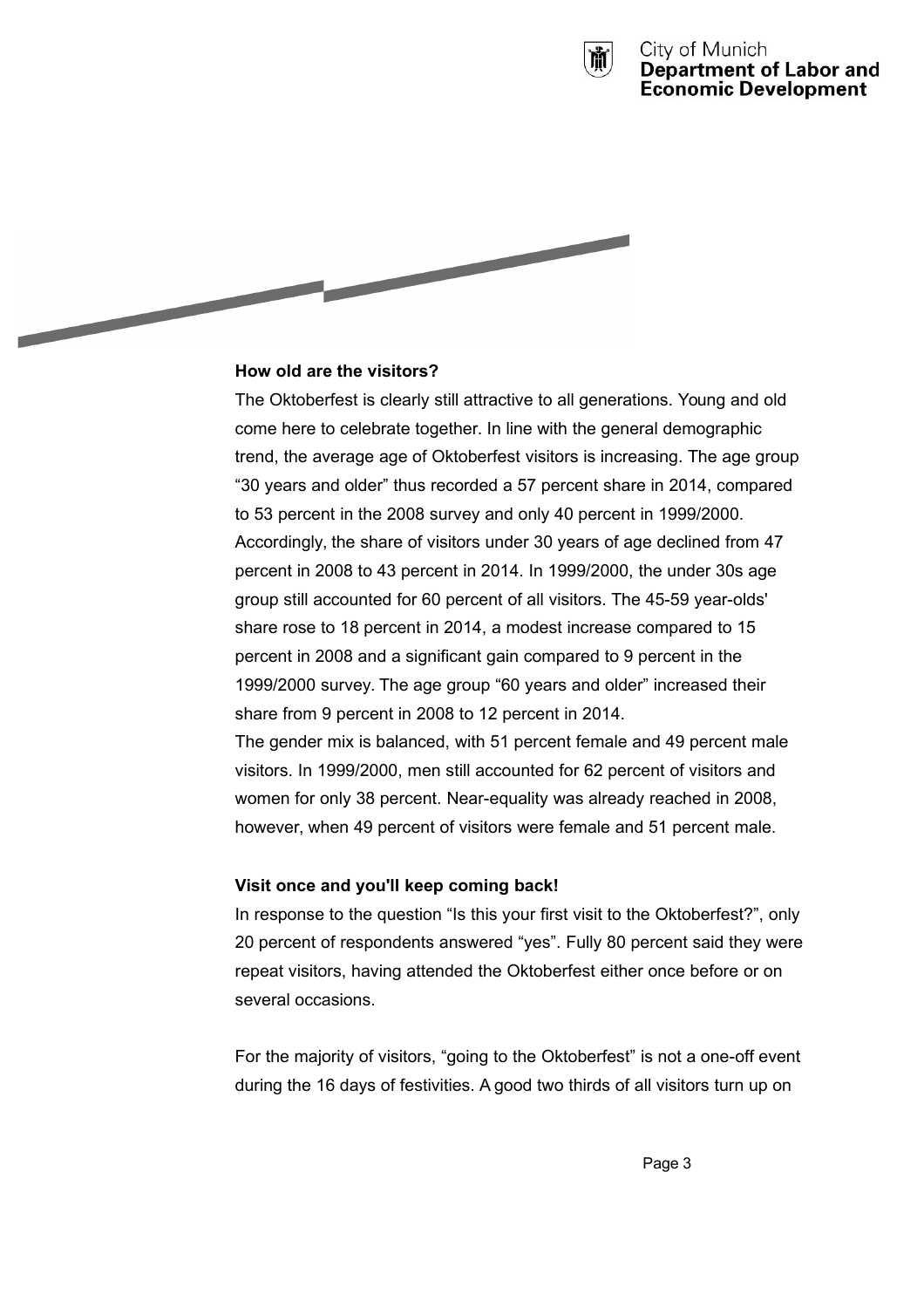



the festival grounds more than once, with more than half attending between three and five times.

# **Who comes with whom?**

A visit to the Oktoberfest is enjoyed very much as a communal experience. Most visitors – more than 96 percent – share the event with friends, their partner or other family members. Only 4 percent of visitors attend on their own.

# **Visiting the Oktoberfest with children**

Compared to 2008, the share of all Oktoberfest visitors who attended with children up to the age of 14 rose from 6 to 10 percent. 87 percent of respondents said they liked what was on offer for younger visitors.

# **Guest satisfaction ratings**

A total of 96 percent of all respondents are happy with the array of funfair attractions, merchandise and catering on offer. 95 percent appreciate the variety of rides. 62 percent feel that the music in the beer tents fits the mood, and 77 percent do not perceive it as too loud. On the other hand, 15 percent of respondents would prefer more folk music, while only 10 percent would like to hear more popular hits.

# **Visits to beer tents**

For most visitors, stopping by at one of the 16 beer tents is quite simply the done thing at the Oktoberfest. 78 percent of all respondents visited a beer tent, while the remaining 22 percent had no plans to do so.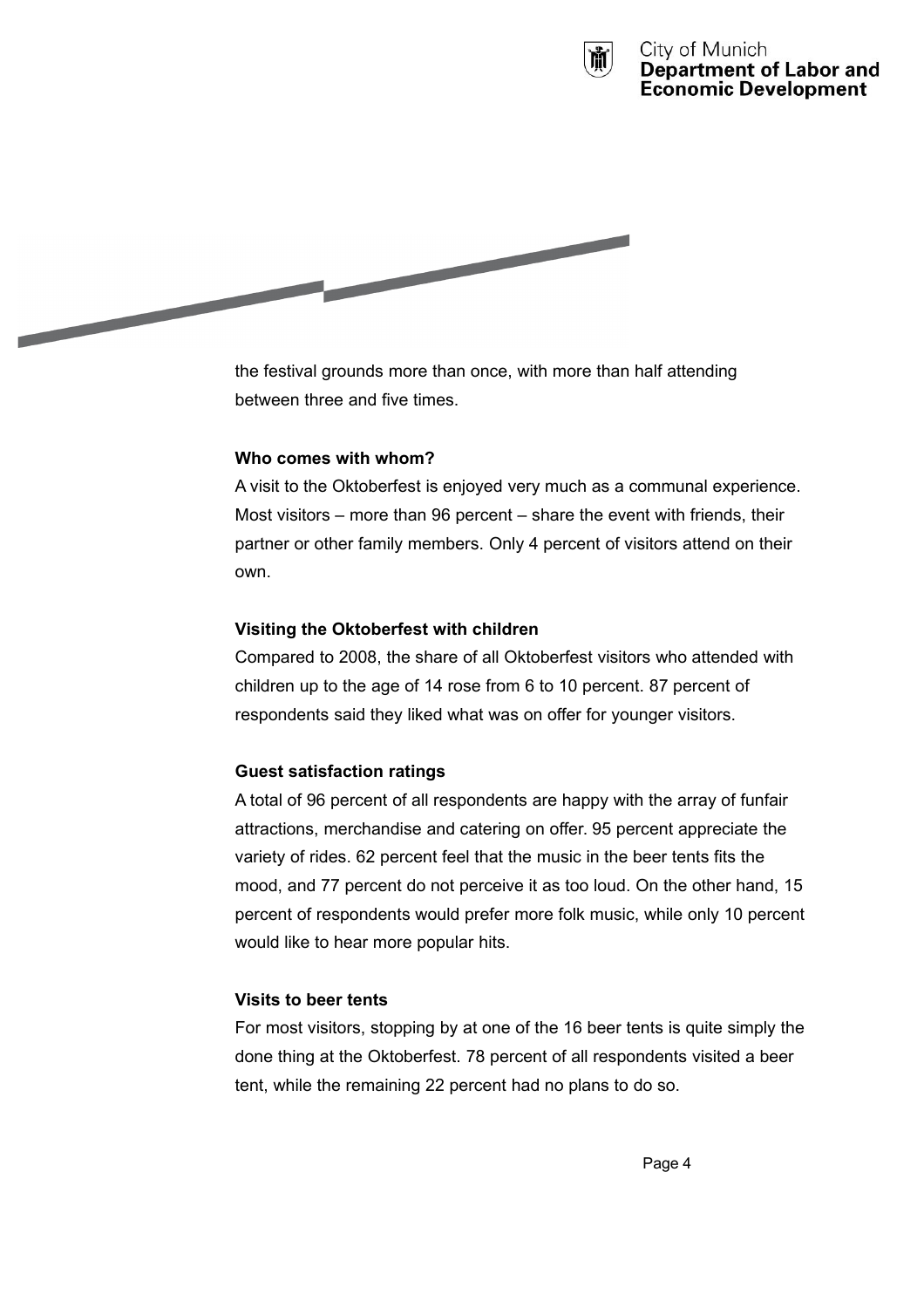



Visiting a beer tent appears to be more attractive to visitors from abroad than to their German counterparts. 91 percent of all respondents from abroad indicated their desire to visit a beer tent, compared to 73 percent of German nationals.

A visit to a beer tent is a particularly attractive proposition to visitors under the age of 30, of whom 87 were keen to do so. By comparison, three quarters of visitors over the age of 30 intended to visit a beer tent.

Men find the prospect of visiting a beer tent somewhat more attractive than women do. 83 percent of male respondents planned to visit a beer tent, compared to 74 percent of females.

80 percent of beer tent visitors indicated that they had not made advance reservations. 18 percent of respondents said they had booked in advance. 10 percent of respondents without reservations claimed that they had unsuccessfully attempted to obtain advance bookings.

# **Oide Wiesn ("Vintage Oktoberfest")**

The Oide Wiesn is celebrated on the southern part of the Theresienwiese at the same time as the main Oktoberfest and has become something of a "place of pilgrimage" for locals: Fully 64 percent of visitors to the Oide Wiesn come from Munich and the surrounding region. 12 percent come from the rest of Bavaria, another 15 percent from elsewhere in Germany and 9 percent from abroad. 61 percent of respondents indicated that they intended to visit the Oide Wiesn.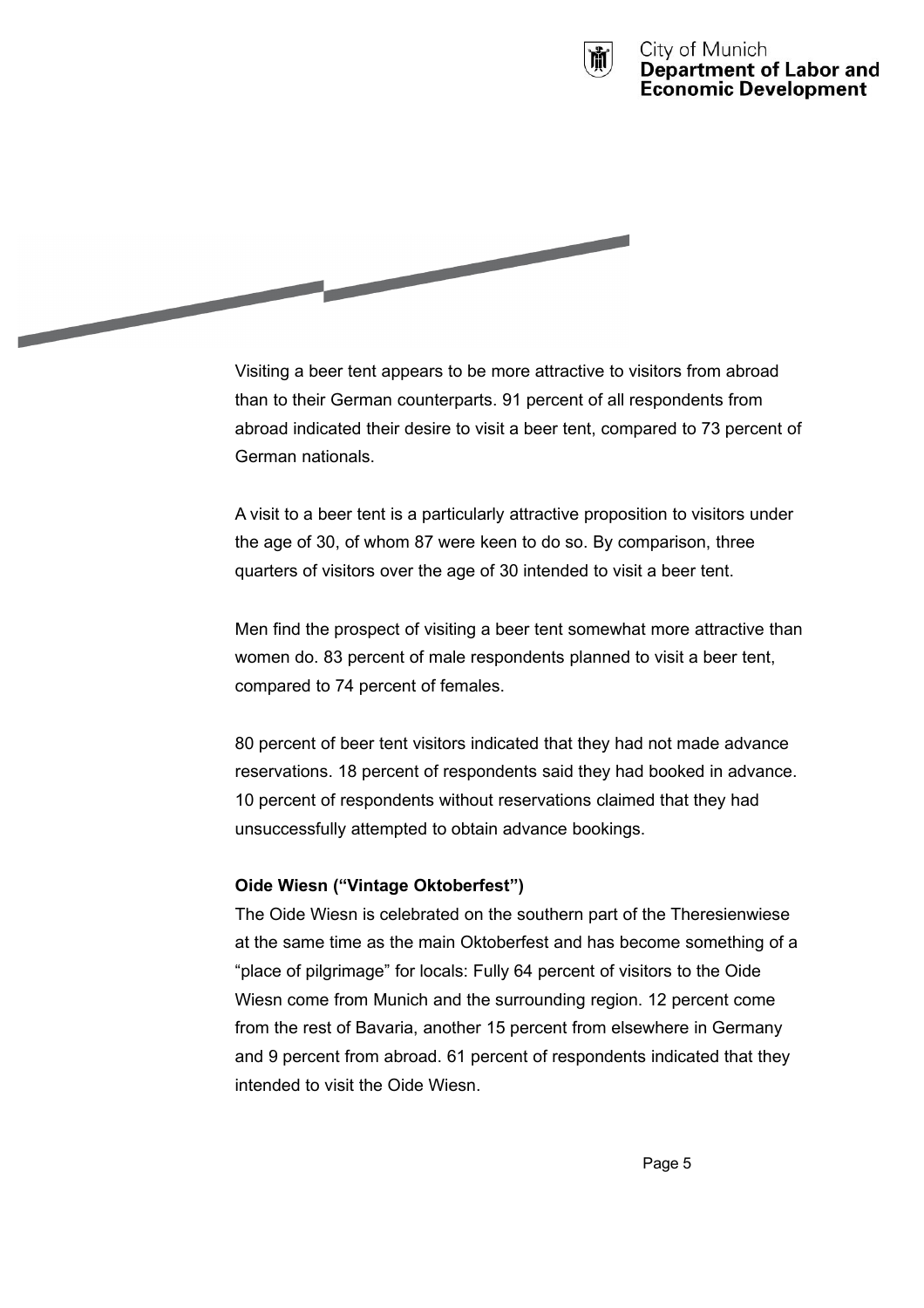



71 percent of respondents see the Oide Wiesn as a valuable complement to the Oktoberfest. Visitors particularly enjoy the "less hectic" atmosphere here (62 percent). The nostalgic flair and historical rides and attractions give this part of the festival its special charm (according to 60 percent) and has a positive impact on the mood and atmosphere (53 percent). 39 percent of respondents were hoping to find seating available in the beer tents.

The Oide Wiesn is described as an authentic "piece of home" (31 percent) – a perception reflected in the open answers given to the question "What do you like about the Oide Wiesn?" Responses stressed the cozy and traditional feel of this nostalgic part of the festival, which "shows what things used to be like when beer was still served in steins and brass bands played their music". This is also a place of encounter for locals, with the comparatively few visitors from abroad going relatively unnoticed. A positive view is taken of the opportunities to dance, the choice of music and the way culture is presented. The colorful diversity of the rides and other amusements is seen to enrich visits to the Oktoberfest. 27 percent of respondents – including both parents and grandparents – are particularly appreciative of the entertainment laid on for children at the Oide Wiesn. Despite the admission fee, the Oide Wiesn is considered inexpensive. A special mention also goes to the array of vegan dishes on offer. One open answer, expressed in a broad Bavarian dialect, aptly sums up the impression left by the Oide Wiesn: "Simply beautiful!"

#### **Awareness of the Oktoberfest**

Famous throughout the world, the Oktoberfest generates and upholds its own momentum. There has been no paid advertising for the Oktoberfest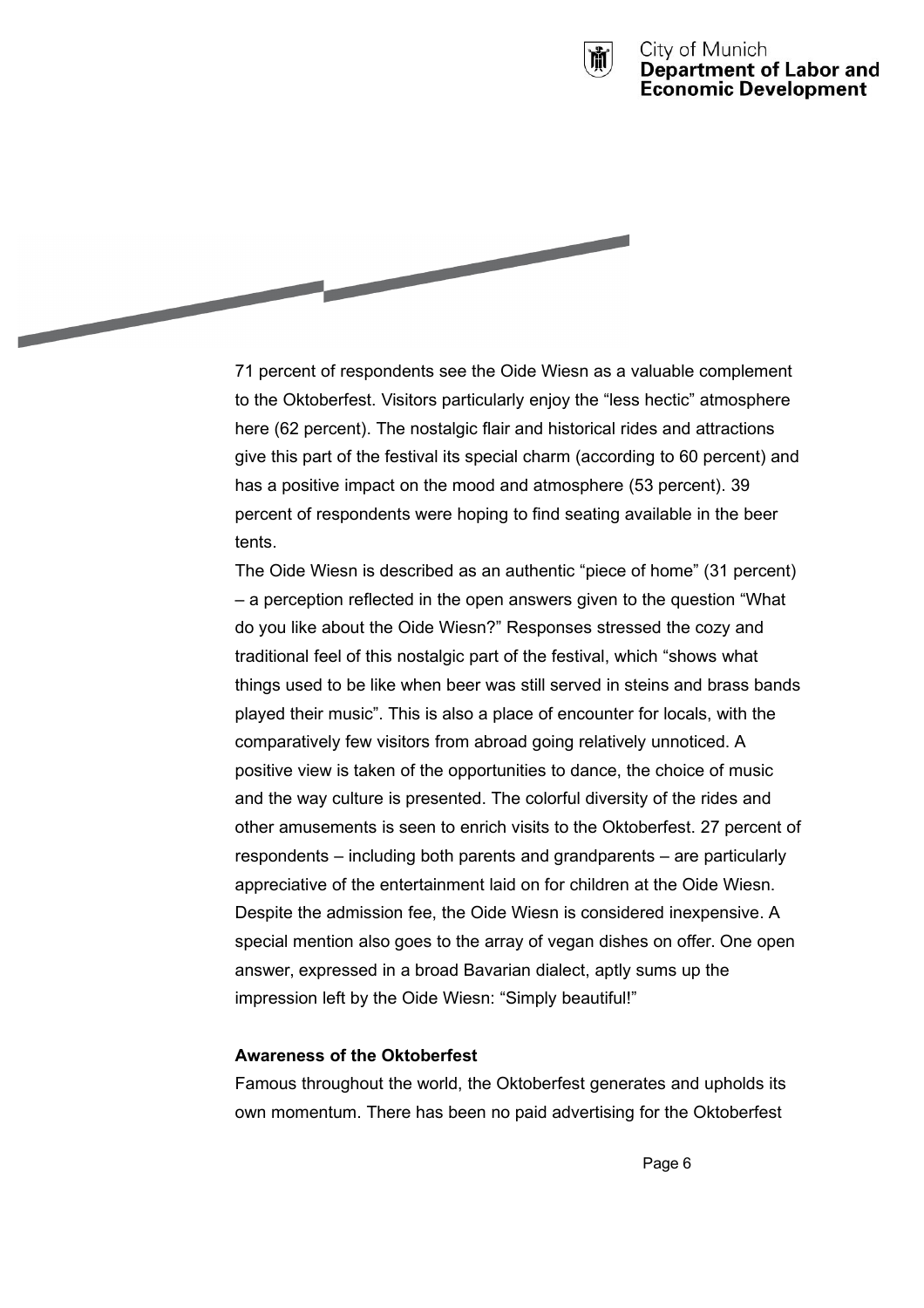



since 1985, the year in which the festival celebrated its 175<sup>th</sup> anniversary with 7.1 million visitors. In February 1999, the agency Bates was commissioned by the German National Tourist Board (DZT) to conduct a worldwide survey regarding awareness and acceptance of German terms abroad. The survey found that 91 percent of respondents were familiar with the term "Oktoberfest". When asked "How did you learn about the Oktoberfest?", more than 57 percent of all first-time visitors to the festival in 2008 answered: "You just know the Oktoberfest. Everybody does!" Today, social media bring the Oktoberfest to the farthest reaches of the planet. If you enter the term "Oktoberfest", for example, the Google search engine currently returns millions of entries, YouTube finds nearly a million entries and Twitter finds 3.5 million relevant tweets – not to mention the webcams that are installed at the festival grounds and that broadcast live images around the globe every day. This global popularity makes the Oktoberfest a tourist magnet and export product *par excellence*.

#### **Oktoberfest image value**

More than 2,000 Munich-style "Oktoberfest" offshoots are organized around the world. The biggest such events take place in Blumenau (Brazil) and Kitchener (Canada), each of which attracts around a million visitors, followed by Frankenmuth in Michigan, USA (about 350,000 visitors). China lays on superlative beer festivals of its own: The festivals held in Beijing, Dalian and Qingdao in July and August each draw millions of people.

The "festival of festivals" has certainly left an indelible imprint on the blueand-white-flagged Bavarian metropolis. Though the Oktoberfest's advertising value for Munich cannot be measured as such, the reputation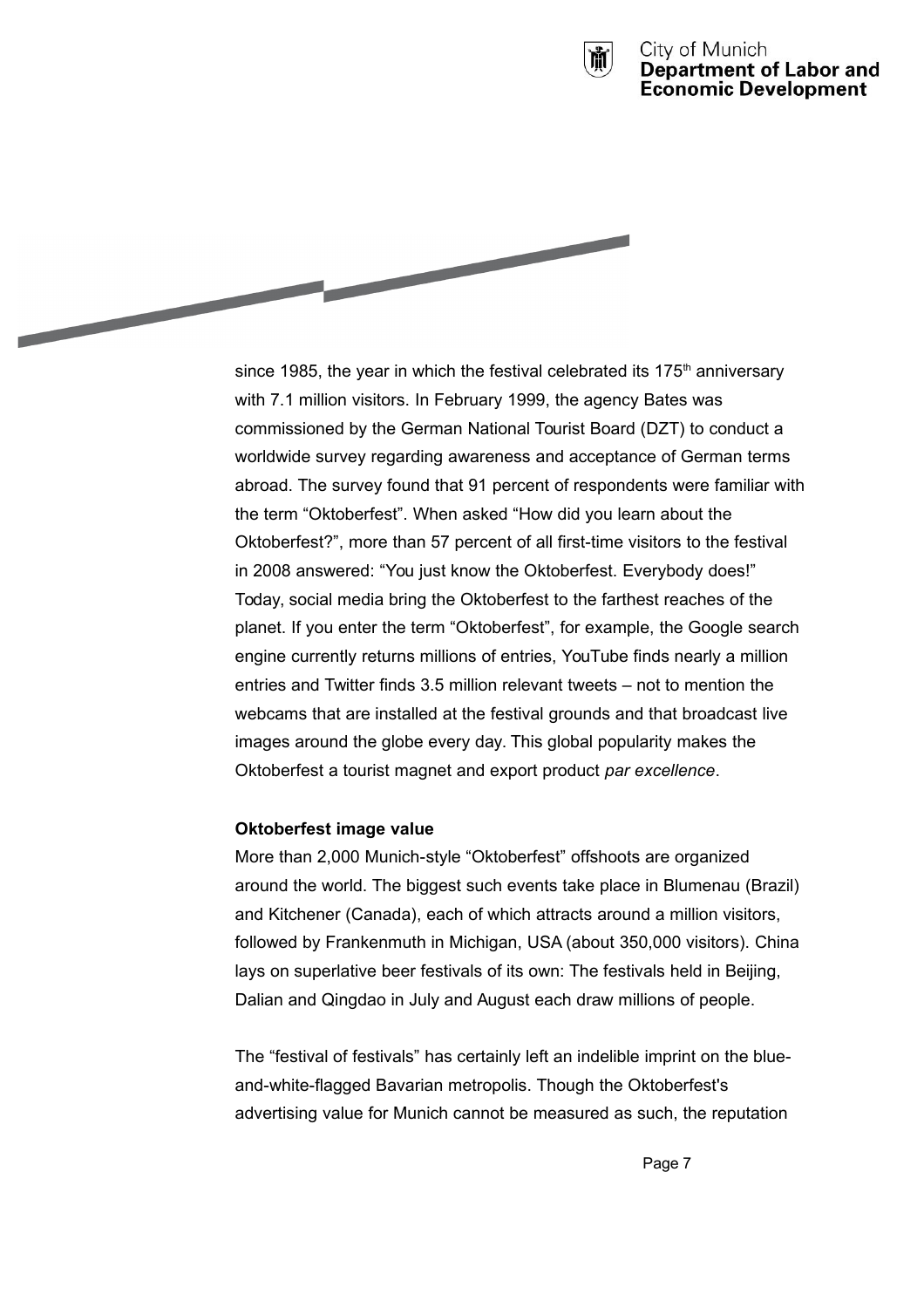



the city enjoys both nationally and internationally due to this festival is reflected in the number of visitors. Munich's stand-out position as one of Germany's leading tourist destination is thanks in no small part to this unique public festival.

# **II. The Oktoberfest as a business Jobs at the Oktoberfest**

During the beer festival season, the Oktoberfest gives work directly to about 13,000 people. Roughly 8,000 of these are employed on a permanent basis, while around another 5,000 engage in temporary employment.

# **Organization**

For more than 180 years, the City of Munich has been organizing the Oktoberfest and overseeing the development of this major public festival. Clemens Baumgärtner, head of the Department of Labor and Economic Development, is responsible for the organization and running of the festival. Based on his proposals, Munich City Council's Economic Affairs Committee makes all key decisions with regard to the Oktoberfest. Every year, something like 1,100 applications from funfair amusements and vendors are received and assessed. About 550 of these applicants are ultimately admitted.

# **Merchandising: The Oktoberfest poster and logo**

In its capacity as organizer of the Oktoberfest, the City of Munich has, since 1952, held an annual competition for the motif of the Oktoberfest poster. The winning motif appears on the Internet, on licensed